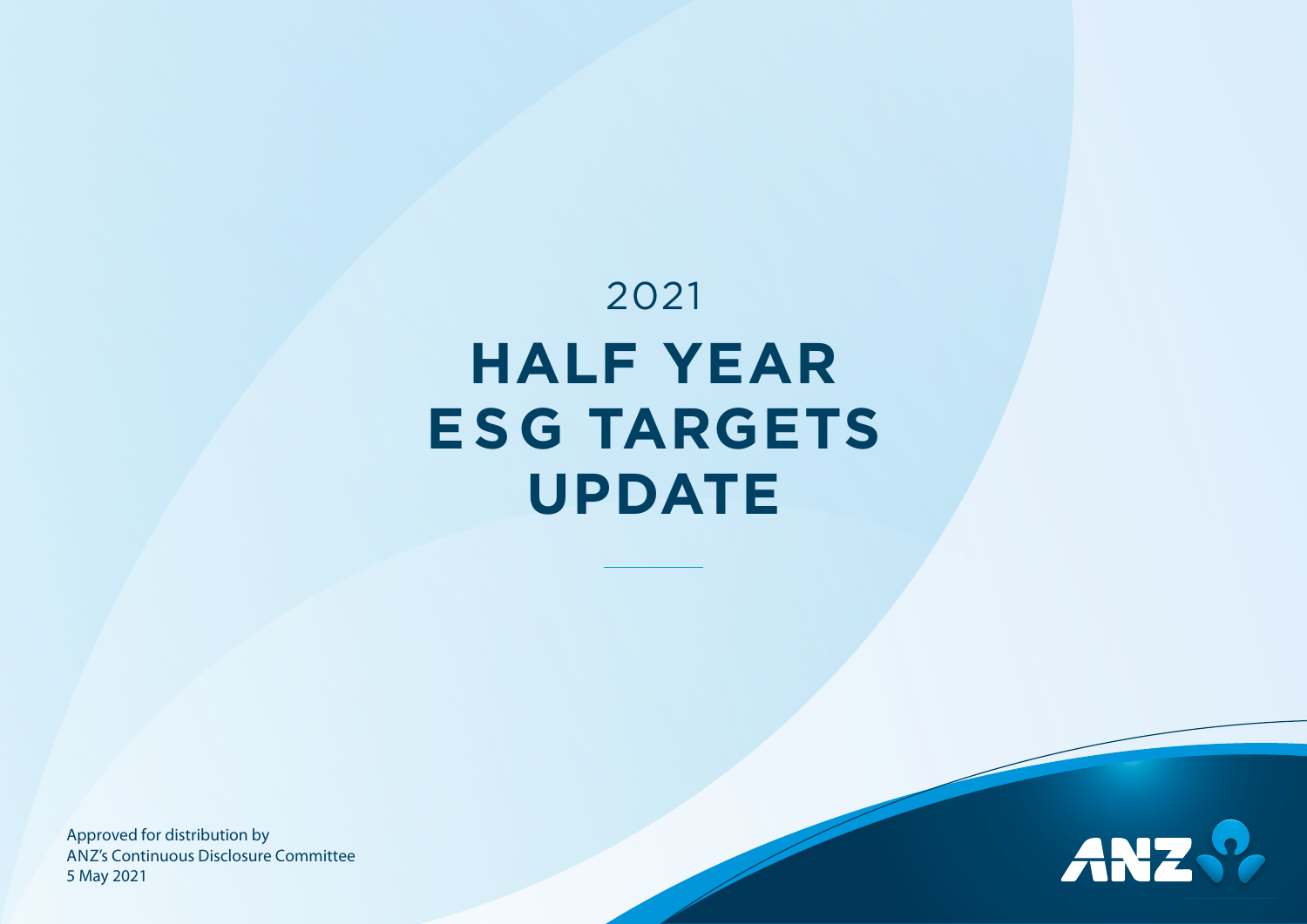# 2021 **HALF YEAR E SG TARGETS UPDATE**

Each year we set public environmental, social and governance (E SG) targets, many of which are aligned with the United Nations Sustainable Development Goals.

Our targets reflect our E SG priorities – financial wellbeing, environmental sustainability and housing, and our commitment to fair and responsible banking. The E SG targets also support our purpose – to shape a world in which people and communities thrive – and the delivery of our business strategy.

Progress against our targets is reviewed by the executive Ethics and Responsible Business Committee quarterly and twice a year by the Board Ethics, Environment, Social and Governance Committee.

We are making good progress against our<br>ESG targets and are on track to achieve them (as denoted by the sideways arrows used throughout this update). Unless otherwise stated, performance is at 31 March 2021. 1

## **Our continued response to COVID-19**

Our focus on improving ESG performance – including our response to the Royal Commission – as well as efforts to simplify our business, means we are well positioned to continue supporting customers, employees and the community through the pandemic. Highlights include:

#### **Customers**

- Our COVID-19 Statement of Intent was released in September 2020, and revised in January 2021, outlining our commitment to support Retail, Small Business and Commercial customers through the pandemic. Relief measures available included loan repayment deferrals for individuals and businesses – approximately 120,000 deferrals for home loans and business loans were granted.
- Whilst new COVID-19 payment deferrals were no longer issued after 31 January 2021, we continue to assist customers experiencing ongoing financial hardship through our existing hardship support program. As at 31 March 2021, 95% of home and business loans provided with loan deferrals have now returned to payment and another 2% have returned to repayment via a restructure of their loan.

<sup>1.</sup> Unless otherwise stated, targets are at Group level and monetary amounts in this document are reported in Australian dollars. This information has not been independently assured. KPMG will provide assurance over ANZ's full-year performance against targets in its annual E SG reporting to be released in November 2021.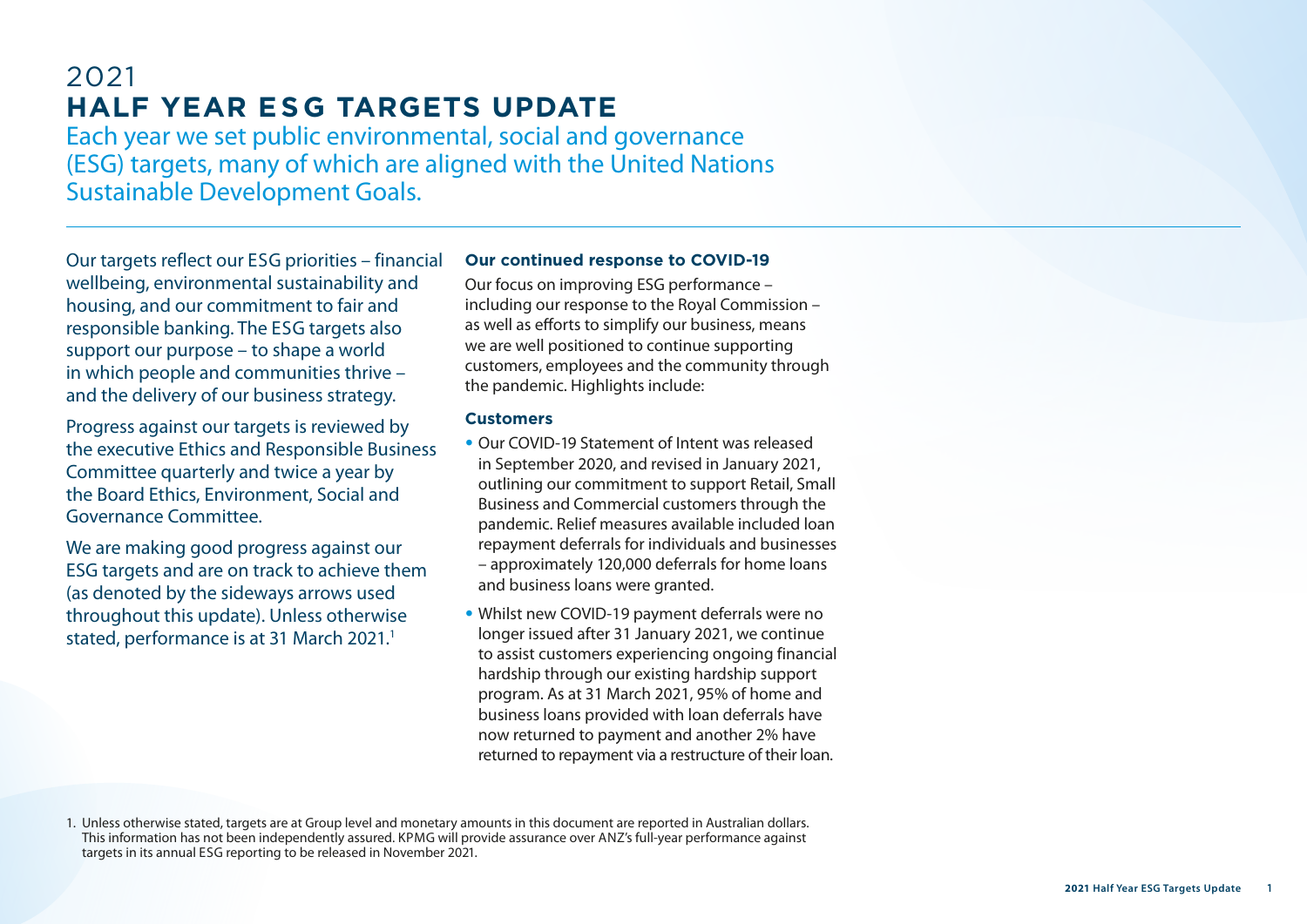# 2021 **HALF YEAR E SG TARGETS UPDATE**

(Continued)

### **Community**

- During 2020 we moved to online delivery of our flagship financial education programs, MoneyMinded and Saver Plus. Since 1 October 2020, Saver Plus (our matched savings program developed with the Brotherhood of St Laurence in 2003) has enabled 1,951 lower income Australians to save almost \$1 million towards their families' education costs. Nearly 2,000 people have built their financial skills through MoneyMinded Online in the same period.
- We introduced a temporary waiver of international money transfer fees for online currency payments made from Australia and New Zealand into ten Pacific countries (now offered until September 2021). The waiver facilitates the flow of money into the Pacific, supporting communities heavily impacted by a lack of international tourism.
- We are deeply saddened by the unfolding crisis in India and are doing all we can to support our 8,000 employees and their families through this difficult time. We recently\* made a donation of \$1million to support World Vision Australia's India COVID-19 Appeal, and have also set aside an additional \$1million to match – dollar for dollar – employee and customer donations. The donation will go towards the immense effort already underway in India and provide funding for more beds, oxygen machines and hospital medical supplies in some of the worst hit districts.

#### **Employees**

- We continue to support employees either working from home or returning to the office, ensuring we comply with applicable government regulations. Australian employees have been returning to the office since mid-April 2021, with many choosing to maintain the flexibility of working from home a few days a week.
- Initiatives to support employees' mental and physical health and wellbeing include access to digital resources (including our HealthyMe app) and online events such as webinars and conversations with A NZ leaders and external experts. Employees have been offered reimbursements for home office equipment, to help create a safe and comfortable home working space.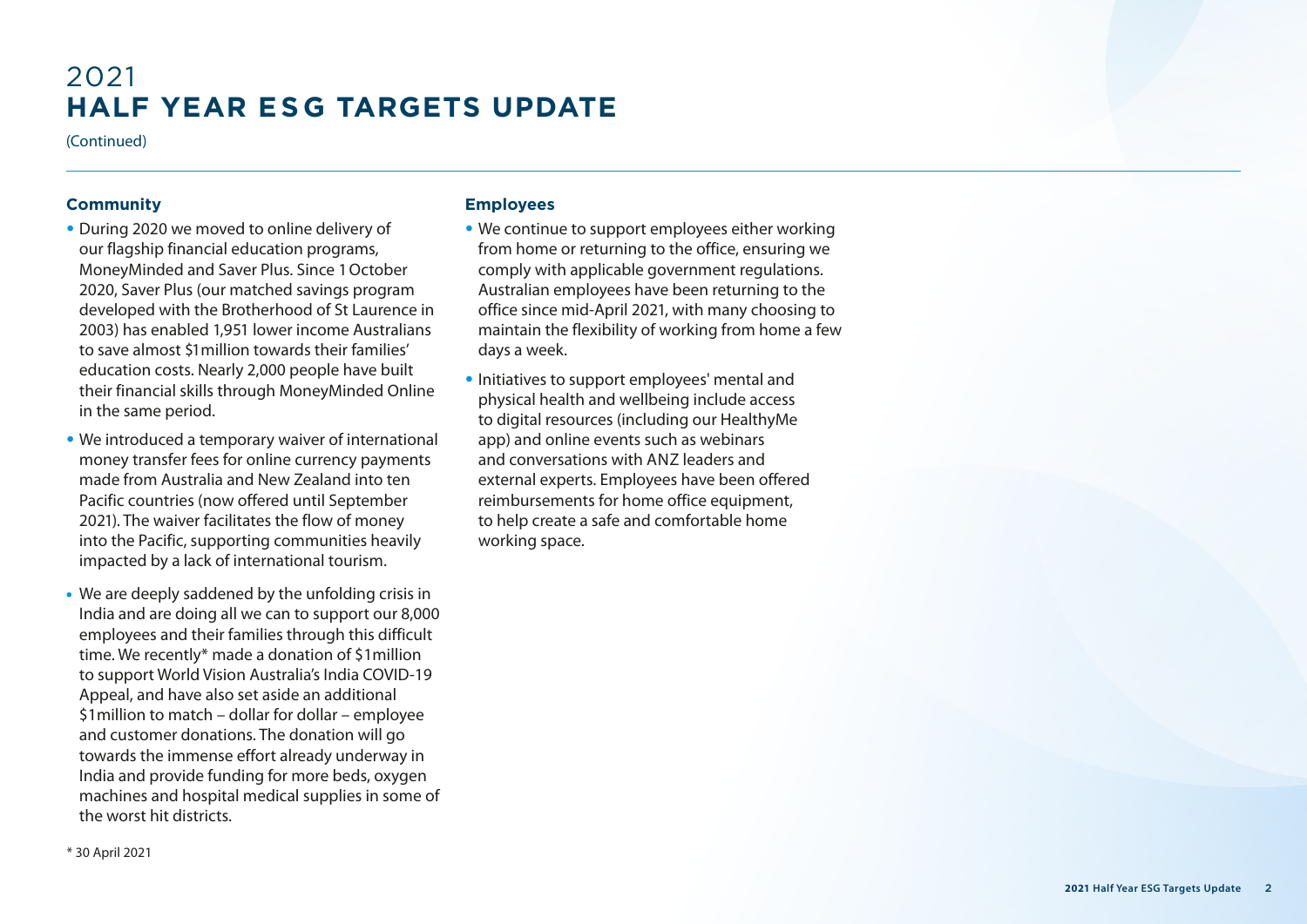# **FINANCIAL WELLBEING**

**Improving the financial wellbeing of our people, customers and communities by helping them make the most of their money throughout their lives**

| <b>Target</b>                                                                                                                                       | <b>Progress</b>                                                                                                                                                                                                                                                                                                                                                                                                      |                 |
|-----------------------------------------------------------------------------------------------------------------------------------------------------|----------------------------------------------------------------------------------------------------------------------------------------------------------------------------------------------------------------------------------------------------------------------------------------------------------------------------------------------------------------------------------------------------------------------|-----------------|
| Support 250,000 customers to build<br>a savings habit, by end 2021. (Australia/<br>New Zealand)                                                     | Since October 2020, we have supported around 85,000 customers to build<br>a savings habit. This includes:                                                                                                                                                                                                                                                                                                            | $\rightarrow)$  |
|                                                                                                                                                     | • around 2,000 customers who have been recruited to Saver Plus; and                                                                                                                                                                                                                                                                                                                                                  |                 |
|                                                                                                                                                     | • around 83,000 customers who have set savings goals using the 'set a<br>savings goal' feature in the ANZ App (on average, customers set 1.25<br>goals). Over 84,000 goals have been achieved or are being actively<br>pursued.                                                                                                                                                                                      |                 |
|                                                                                                                                                     | Since the introduction of the 'set a savings goal' feature in October 2019,<br>around 429,000 goals have been set.                                                                                                                                                                                                                                                                                                   |                 |
| Publish Adult Financial Wellbeing Research<br>to inform our product design and financial<br>literacy program delivery, by end 2022.                 | We have briefed our Australian and New Zealand External Steering<br>Committees on the status of the questionnaire. We are currently reviewing<br>their feedback.                                                                                                                                                                                                                                                     | $\rightarrow)$  |
|                                                                                                                                                     | We have engaged market research agencies to support development of<br>the questionnaire.                                                                                                                                                                                                                                                                                                                             |                 |
|                                                                                                                                                     | Survey field work is due to commence in May 2021.                                                                                                                                                                                                                                                                                                                                                                    |                 |
| Establish seven new partnerships<br>to expand the reach and improve impact<br>of MoneyMinded for people experiencing<br>vulnerability, by end 2023. | We have established a new partnership with 'Fruition Horticulture Bay of<br>Plenty' (FHBoP), a registered Education Provider that provides independent<br>advice and services to clients in the horticultural industry in New Zealand.<br>FHBoP estimate that they will likely be able to deliver MoneyMinded Pacific<br>content to 1,000+ Recognised Seasonal Employees each year once border<br>restrictions ease. | $(\rightarrow)$ |
|                                                                                                                                                     | We have signed a Memorandum of Understanding with Reserve Bank of Fiji,<br>to help Fijians better manage their funds through MoneyMinded.                                                                                                                                                                                                                                                                            |                 |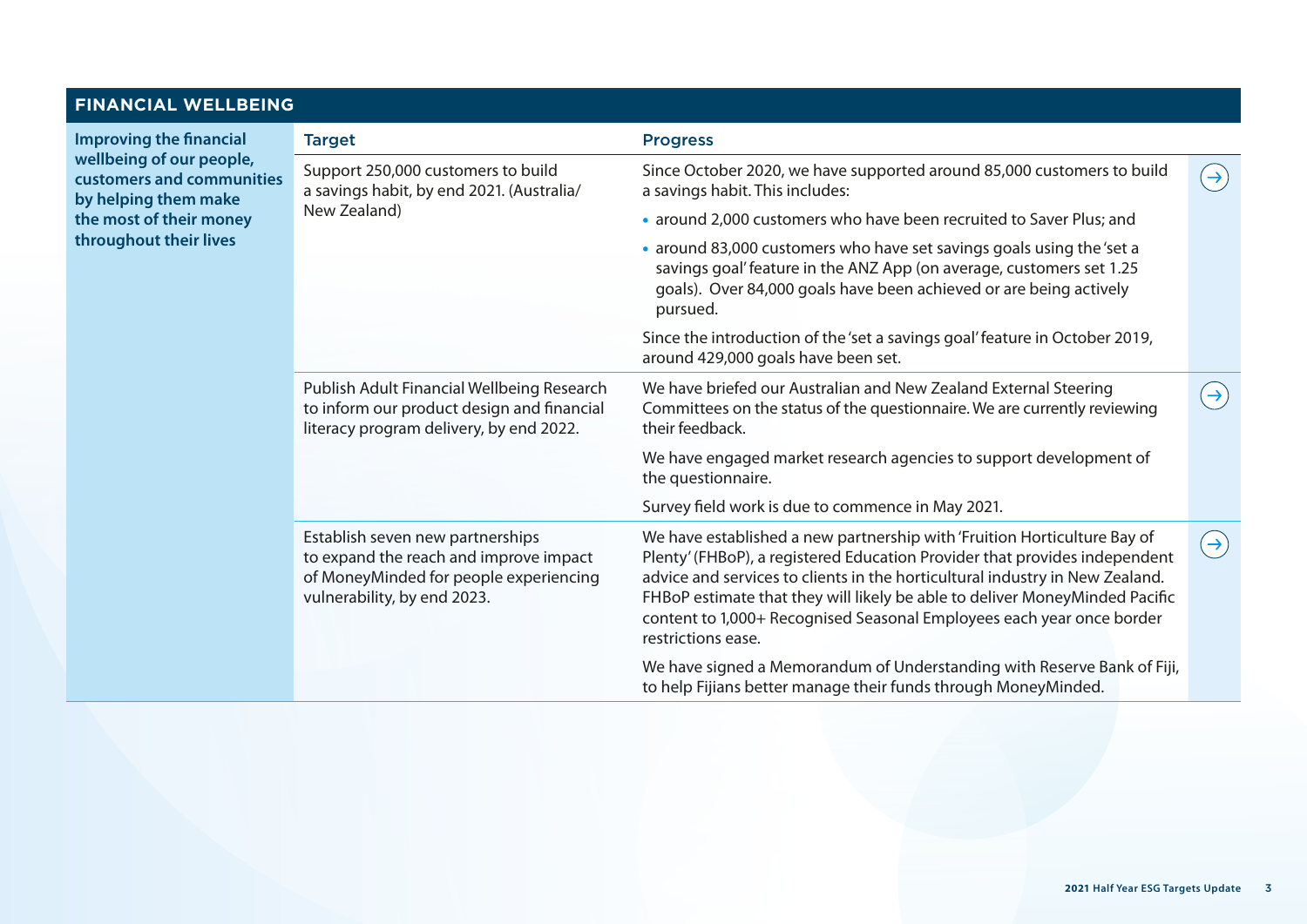# **ENVIRONMENTAL SUSTAINABILITY**

| <b>Supporting household,</b>                                                            | <b>Target</b>                                                                                                                                                                                                                                                                                  | <b>Progress</b>                                                                                                                                                                                                                                                                                                                                                                                                                                                                           |                 |
|-----------------------------------------------------------------------------------------|------------------------------------------------------------------------------------------------------------------------------------------------------------------------------------------------------------------------------------------------------------------------------------------------|-------------------------------------------------------------------------------------------------------------------------------------------------------------------------------------------------------------------------------------------------------------------------------------------------------------------------------------------------------------------------------------------------------------------------------------------------------------------------------------------|-----------------|
| <b>business and financial</b><br>practices that improve<br>environmental sustainability | Fund and facilitate at least \$50 billion<br>by 2025 towards sustainable solutions for<br>our customers, including initiatives that<br>help improve environmental sustainability,<br>support disaster resilience, increase access<br>to affordable housing and promote financial<br>wellbeing. | Since October 2019, we have funded and facilitated \$13.95 billion in<br>sustainable finance transactions including green, social and sustainability<br>bonds, sustainability-linked and green loans, renewable energy and<br>affordable housing, \$7.94 billion of which is funded.<br>This represents a \$4.87 billion increase in the first half of FY2021, keeping<br>us on track to achieve our target by 2025 (currently \$1.45 billion ahead of<br>our initial forecast position). | $(\rightarrow)$ |
|                                                                                         | Encourage and support 100 of our largest<br>emitting customers to establish, and where<br>appropriate, strengthen existing low carbon<br>transition plans, by end 2021.                                                                                                                        | We have engaged with 98 of our largest emitting business customer to<br>support them to establish, or strengthen, low carbon transition plans.<br>The engagement has provided us with a reasonable 'baseline' for how<br>these customers are responding to climate risks and opportunities. We<br>have assessed their plans and grouped them into categories ranging from<br>'advanced' to 'no public plans'.                                                                             | $\rightarrow$   |
|                                                                                         |                                                                                                                                                                                                                                                                                                | The results of the assessment have been discussed with our Board Ethics,<br>Environment, Social and Governance Committee and continue to inform<br>our engagement with our largest emitting customers.                                                                                                                                                                                                                                                                                    |                 |
|                                                                                         | Develop an enhanced climate risk<br>management framework that strengthens<br>our governance and is responsive to climate<br>change, by end 2022.                                                                                                                                               | We have formed a Steering Committee within Group Risk to oversee the<br>development of the enhanced climate risk management framework.                                                                                                                                                                                                                                                                                                                                                    | $(\rightarrow)$ |
|                                                                                         |                                                                                                                                                                                                                                                                                                | The Committee will act as a key sponsor for each of the working groups<br>or 'streams', helping us to meet the expectations of external stakeholders,<br>including regulators and investors.                                                                                                                                                                                                                                                                                              |                 |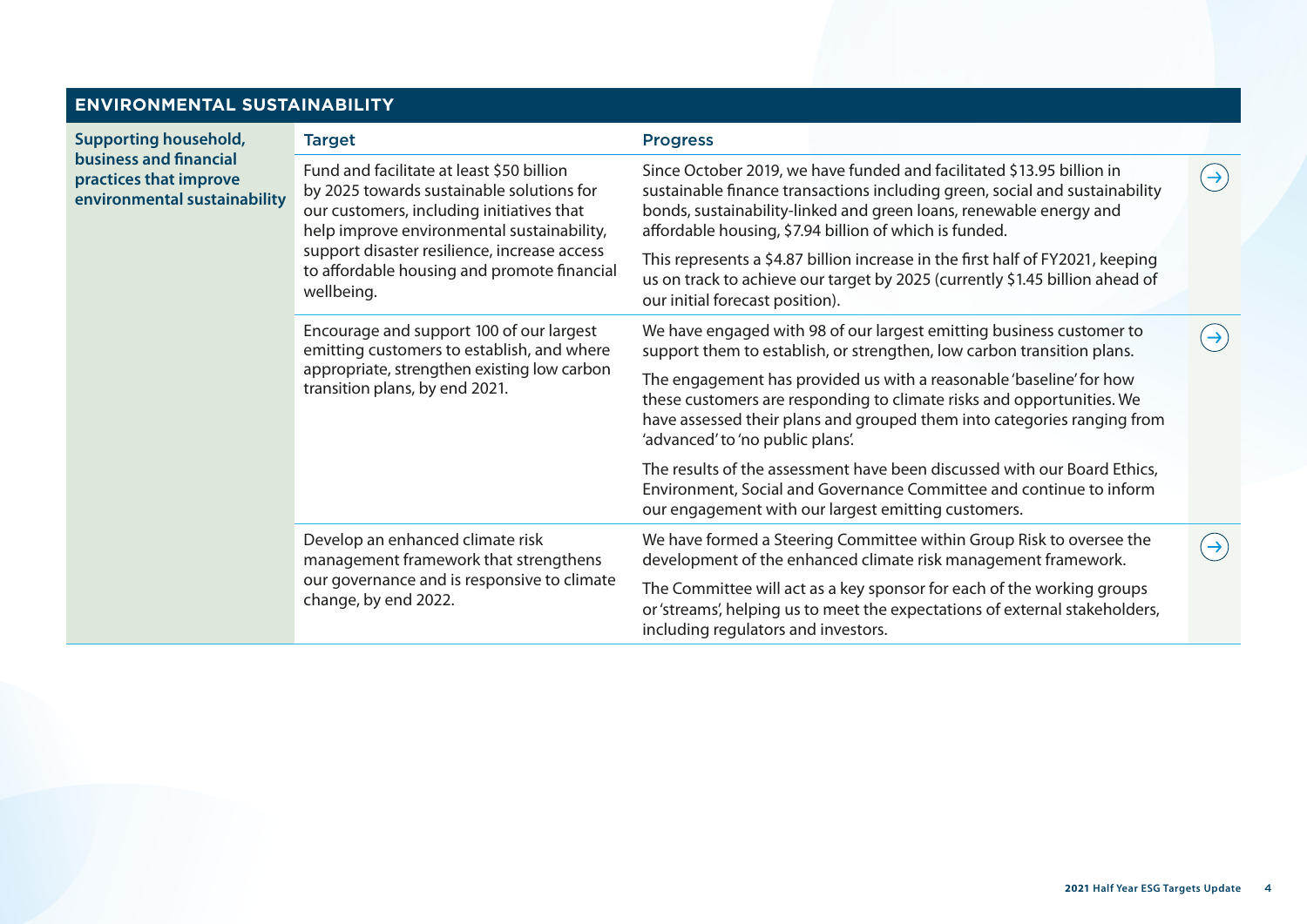# **ENVIRONMENTAL SU**

**Supporting household, business and financial practices that improve environmental sustainability** 

| JSTAINABILITY |                                                                                                                                                                                                                                                                                 |                                                                                                                                                                                                                                                                                            |  |
|---------------|---------------------------------------------------------------------------------------------------------------------------------------------------------------------------------------------------------------------------------------------------------------------------------|--------------------------------------------------------------------------------------------------------------------------------------------------------------------------------------------------------------------------------------------------------------------------------------------|--|
|               | <b>Target</b>                                                                                                                                                                                                                                                                   | <b>Progress</b>                                                                                                                                                                                                                                                                            |  |
| ility         | Reduce the direct impact of our business<br>activities on the environment by <sup>2</sup> :                                                                                                                                                                                     | COVID-19 has positively impacted performance against these targets,<br>given the majority of employees have been working from home.                                                                                                                                                        |  |
|               | 7.1 - reducing scope 1 and 2 emissions by<br>24% by 2025 and by 35% by 2030 (against<br>a 2015 baseline);                                                                                                                                                                       | We are seeking to mitigate the impact of employees returning to the office.<br>Our aspiration is that water, waste, paper and energy consumption does<br>not revert to pre-COVID-19 levels.                                                                                                |  |
|               | 7.2 – increasing renewable energy use to<br>100% by 2025;                                                                                                                                                                                                                       | 7.1 - Our scope 1 and 2 emissions have decreased by 42% (compared to<br>the required trajectory of 14%) since 2015, tracking well ahead of schedule                                                                                                                                        |  |
|               | 7.3 – reducing potable water consumption<br>by 25% by 2025 (against 2017 baseline);                                                                                                                                                                                             | to meet our 2030 targets. This target will be reviewed to step up ambition<br>in 2021 in line with increased expectations from the Science Based<br>Targets initiative <sup>3</sup> .                                                                                                      |  |
|               | 7.4 - reducing waste to landfill by 30%<br>by 2025 (against a 2017 baseline); and                                                                                                                                                                                               | 7.2 – Our renewable energy use globally is 17%, due to generation from the<br>Murra Warra Wind farm combined with onsite solar at our Melbourne data                                                                                                                                       |  |
|               | 7.5 - reducing paper consumption (office<br>and customer paper use only) by 60%<br>by 2025 (against a 2015 baseline).                                                                                                                                                           | centers. The upgraded 400kW solar array at 833CSM was commissioned<br>on 27 Jan 2021. We continue to investigate additional Power Purchase<br>Agreement (PPA) to satisfy this target.                                                                                                      |  |
|               |                                                                                                                                                                                                                                                                                 | 7.3 - Our water consumption has decreased by 56% (compared to the<br>required trajectory of 12.5%) since 2017 as a result of remote working<br>during COVID-19.                                                                                                                            |  |
|               | 2. Environmental reporting year is1 July-30 June, in line<br>with the Australian regulatory reporting year. Full year<br>performance is as at 30 June 2020.                                                                                                                     | 7.4 - Our waste to landfill has decreased by 50% (compared to the required<br>trajectory of 15%) since 2017, also as a result of remote working during<br>COVID-19. A reusable container program will be established with retailers<br>at our Melbourne headquarters in the coming months. |  |
|               | 3. Science Based Targets initiative is a global program<br>seeking voluntary commitment to restrict the global<br>temperature increase to no more than 2°C, this<br>expectation has been increased to 1.5°C and in future<br>must consider ANZ emissions from those we finance. | 7.5 - Our paper consumption has decreased 60% (compared to the<br>required trajectory of 36%) since 2015 as a result of remote working<br>during COVID-19.                                                                                                                                 |  |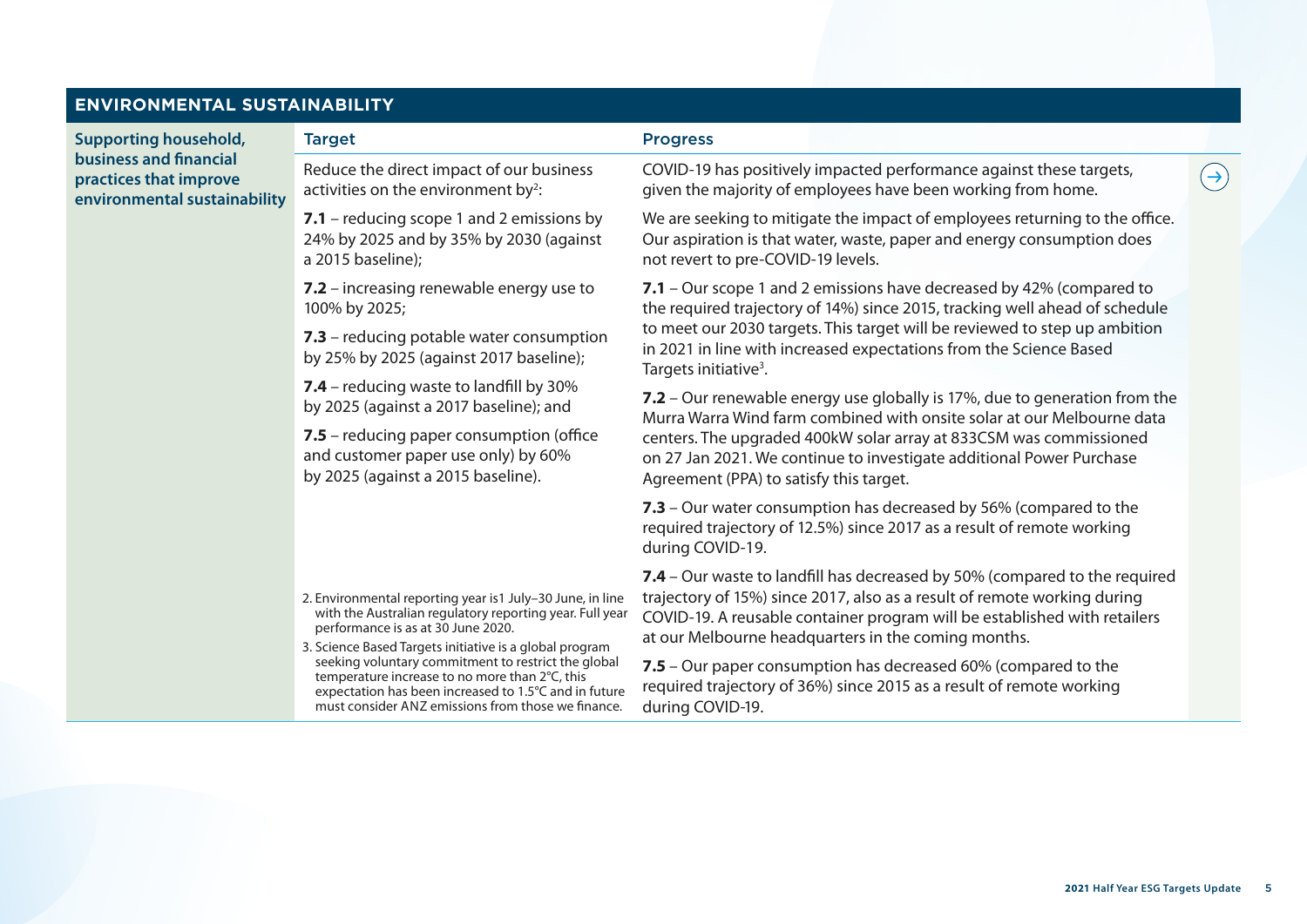| <b>HOUSING</b>                                                                                    |                                                                                                                                                                                                                                                                                 |                                                                                                                                                                                                |                   |  |
|---------------------------------------------------------------------------------------------------|---------------------------------------------------------------------------------------------------------------------------------------------------------------------------------------------------------------------------------------------------------------------------------|------------------------------------------------------------------------------------------------------------------------------------------------------------------------------------------------|-------------------|--|
| Improving the availability                                                                        | <b>Target</b>                                                                                                                                                                                                                                                                   | <b>Progress</b>                                                                                                                                                                                |                   |  |
| of suitable and affordable<br>housing options for<br>all Australians and<br><b>New Zealanders</b> | Fund and facilitate \$10 billion of investment<br>by 2030 to deliver more affordable, accessible<br>and sustainable homes to buy and rent.<br>(Australia/New Zealand)                                                                                                           | Since October 2020, we have funded and facilitated \$302.6 million<br>of investment to deliver more affordable, accessible and sustainable<br>homes to buy and rent.                           | $\rightarrow$     |  |
|                                                                                                   | Support more customers into healthier<br>homes through our Healthy Home Loan<br>Package and Interest-free Insulation<br>Loans – via a $2\%$ * increase of funds under<br>management and a 4%* increase in<br>customer numbers by 2025. (New Zealand)<br>* Off a FY2021 baseline | Since October 2020, we have supported 463 households into healthier<br>homes through our Healthy Home Loan Package (12 households) and our<br>Interest-free Insulation Loans (451 households). | $\leftrightarrow$ |  |

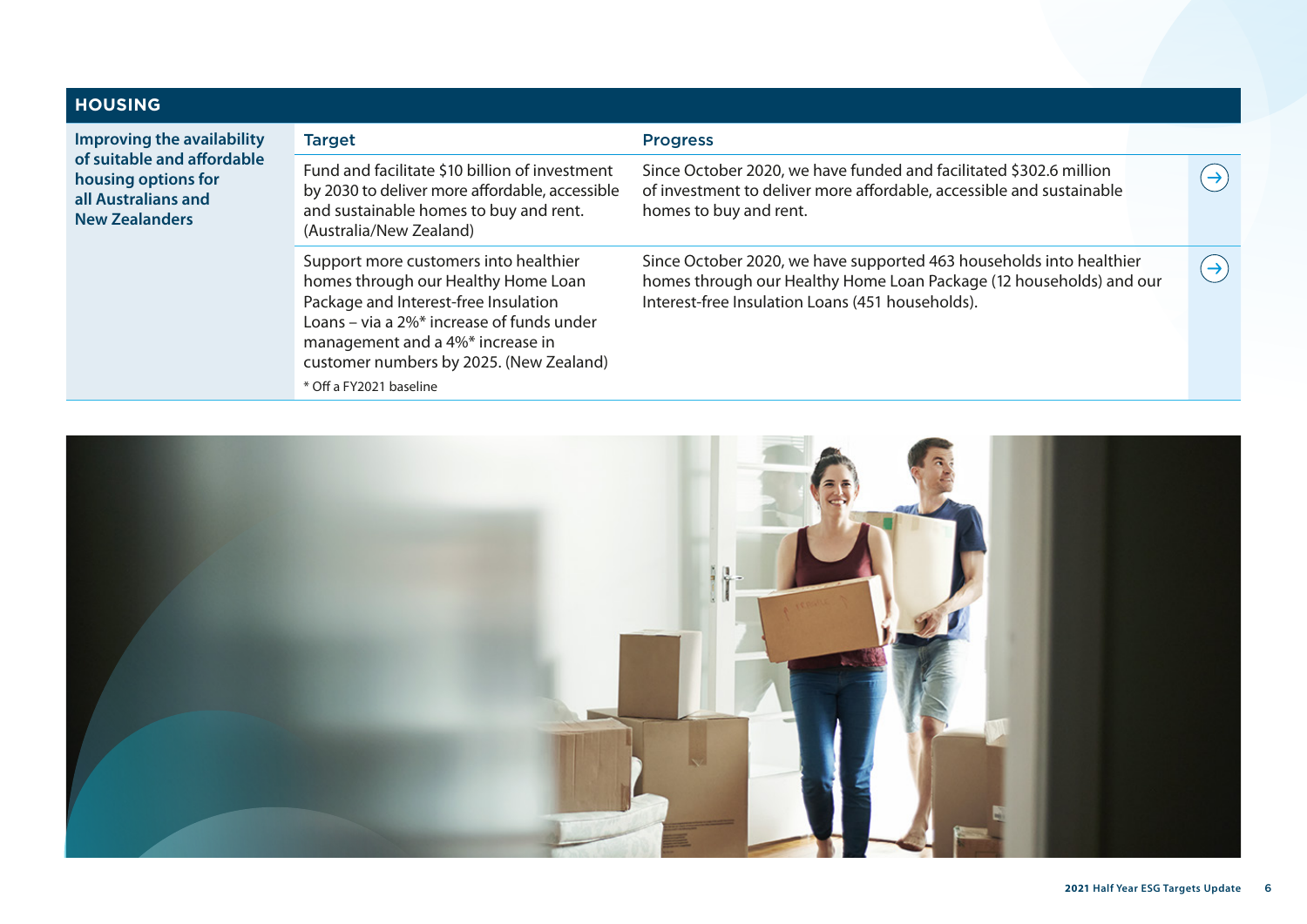## **FAIR AND RESPONSIBLE BANKING**

| Keeping pace with the                                                                                    | <b>Target</b>                                                                                                                                                                                 | <b>Progress</b>                                                                                                                                                                             |                |
|----------------------------------------------------------------------------------------------------------|-----------------------------------------------------------------------------------------------------------------------------------------------------------------------------------------------|---------------------------------------------------------------------------------------------------------------------------------------------------------------------------------------------|----------------|
| expectations of our<br>customers, employees and<br>the community, behaving<br>fairly and responsibly and | Develop and commence implementation of<br>a new Customer Vulnerability Framework to<br>improve the support we provide to customers<br>experiencing vulnerability, by end 2021.<br>(Australia) | We have commenced the implementation of our Customer Vulnerability<br>Framework. Our approach has been informed by engagement with<br>community organisations. The new Framework will:      | $\rightarrow$  |
| maintaining high standards                                                                               |                                                                                                                                                                                               | • support compliance with Banking Code obligations;                                                                                                                                         |                |
| of conduct                                                                                               |                                                                                                                                                                                               | • strengthen our frontline employees' capability to identify and respond<br>to customer vulnerability, including clear referral pathways for specialist<br>advice and customer support; and |                |
|                                                                                                          |                                                                                                                                                                                               | • incorporate data insights to better identify potential vulnerability, with<br>respect to, for example, scams or financial abuse.                                                          |                |
|                                                                                                          | Design and commence implementation of a<br>human rights grievance mechanism, using<br>the UN Guiding Principles on Business and                                                               | We have designed the bank's first human rights grievance mechanism.<br>Our approach has been informed by internal and external stakeholders,<br>including civil society organisations.      | $\rightarrow)$ |
|                                                                                                          | Human Rights, by end 2021.                                                                                                                                                                    | It will allow us to accept complaints relating to human rights impacts<br>caused by ANZ's current or former customers.                                                                      |                |
|                                                                                                          |                                                                                                                                                                                               | User testing and external review will be completed prior to finalising<br>the mechanism.                                                                                                    |                |
|                                                                                                          | Achieve the 17 actions in our Reconciliation<br>Action Plan, by end 2024. (Australia)                                                                                                         | We continue to work with Reconciliation Australia on our draft<br>Reconciliation Action Plan (RAP), providing us with a framework to<br>support the national reconciliation movement.       | $\rightarrow$  |
|                                                                                                          |                                                                                                                                                                                               | We anticipate a RAP launch date of 1 October 2021.                                                                                                                                          |                |